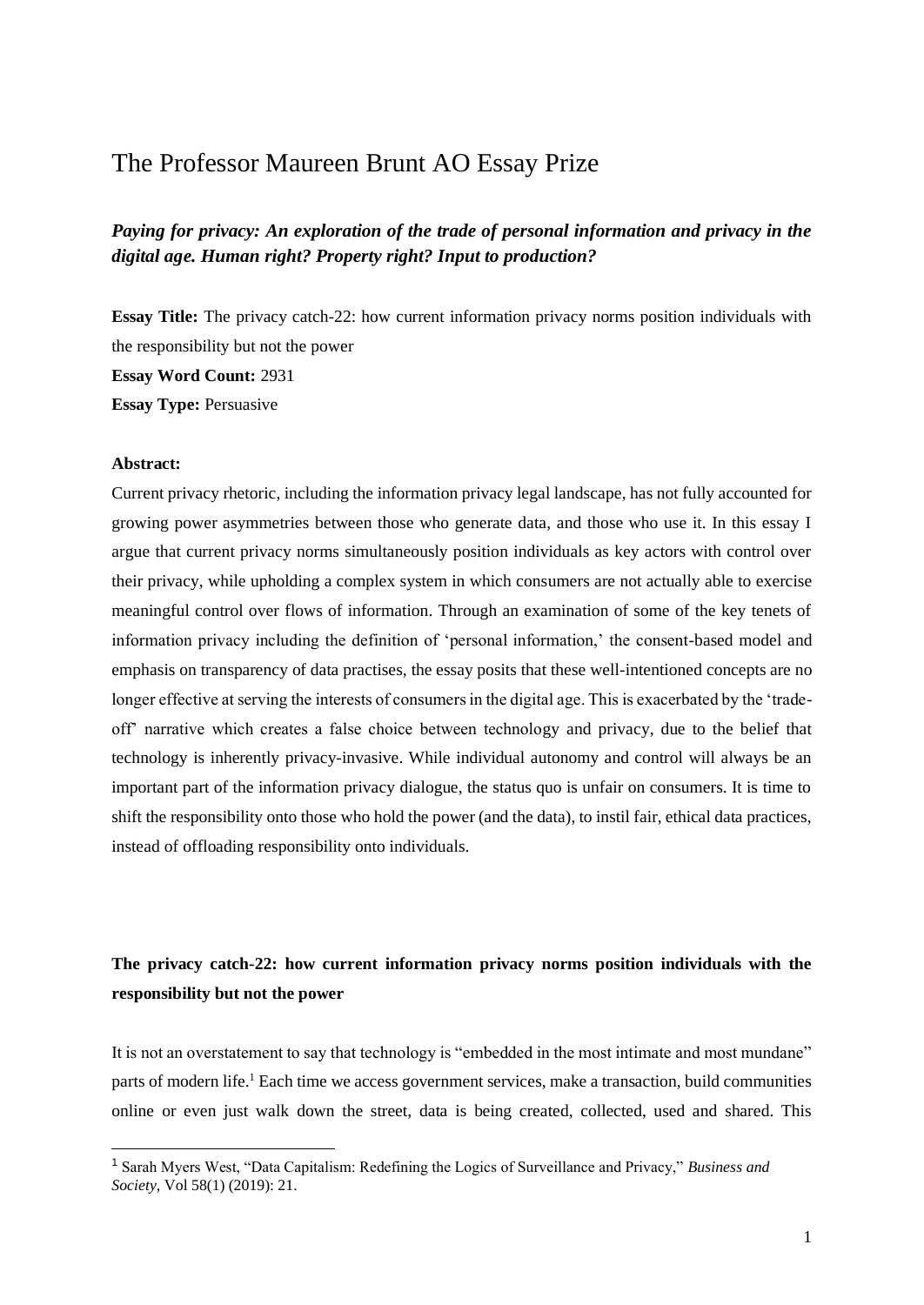phenomena is well known, to the extent that it is considered an inherent part of using technology; we are told this is the price we pay for access to products and services. This essay argues that current privacy norms simultaneously position individuals as key actors with control over their privacy, while upholding a complex system in which consumers are not actually able to exercise meaningful control over flows of information. The catch-22 of placing the burden of responsibility onto individuals while upholding a system they have no power in, is comparable to convincing people they can make a meaningful impact on climate change by boycotting the use of plastic straws. Privacy is not simply an individual problem. It is also a structural one.

Much of information privacy discourse has not accounted for the growing power asymmetries between institutions that accumulate data, and the individuals who generate it.<sup>2</sup> Treating data as a tradable good does not acknowledge the difficulty for people to make privacy-related decisions when dealing with systems they do not understand, particularly when the system has learnt, by way of ingesting their data, how to manipulate their preferences. Under a system of surveillance capitalism in which data is treated like currency, power has been weighted towards those who have access and ability to make sense of the data. This essay first examines how some of the key tenets of information privacy such as the definition of 'personal information,' consent-models and transparency have been transformed to no longer serve the interest of consumers in the digital age. The 'trade-off' rhetoric is then critiqued, arguing that consumers are faced with a false choice due to the narrative of privacy erosion being an inevitable part of technological advancement. By scrutinizing the status quo of information privacy norms, it is clear that the current emphasis placed on individual autonomy is neither a reflection of reality, nor an effective method of protecting privacy. If information privacy is to be anything more than a tick-box exercise as we progress further into the digital age, the weight of responsibility needs to be shifted onto those who hold the power, rather than superficially given to individuals who in reality have very little ability to make meaningful choices about their privacy.

While often dismissed as the area for the luddites and the paranoid, questions of information privacy are some of the most important we face in the digital age. Beyond its value as a human right, privacy also holds immense value in its role in upholding other rights and freedoms.<sup>3</sup> Intricately linked with ethical use and processing of data, information privacy serves as an important litmus test for many technological advancements including Internet of Things (IoT) devices collecting data in previously unimaginable ways, and widespread adoption of quickly evolving artificial intelligence techniques. We have already seen a glimpse into a world in which ethical data handling and privacy is not taken seriously: the world of Cambridge Analytica and manipulation of democratic processes on a mass scale.

<sup>2</sup> Alex Campolo, Madelyn Sanfilippo, Meredith Whittaker and Kate Crawford, "AI Now 2017 Report," *AI Now Institute at New York University* (2017): 28.

<sup>&</sup>lt;sup>3</sup> International Conference of Data Protection & Privacy Commissioners, "International Resolution on Privacy as a Fundamental Human Right and Precondition for exercising other fundamental rights," *41st International Conference of Data Protection and Privacy Commissioners*, (October 2019): page 2.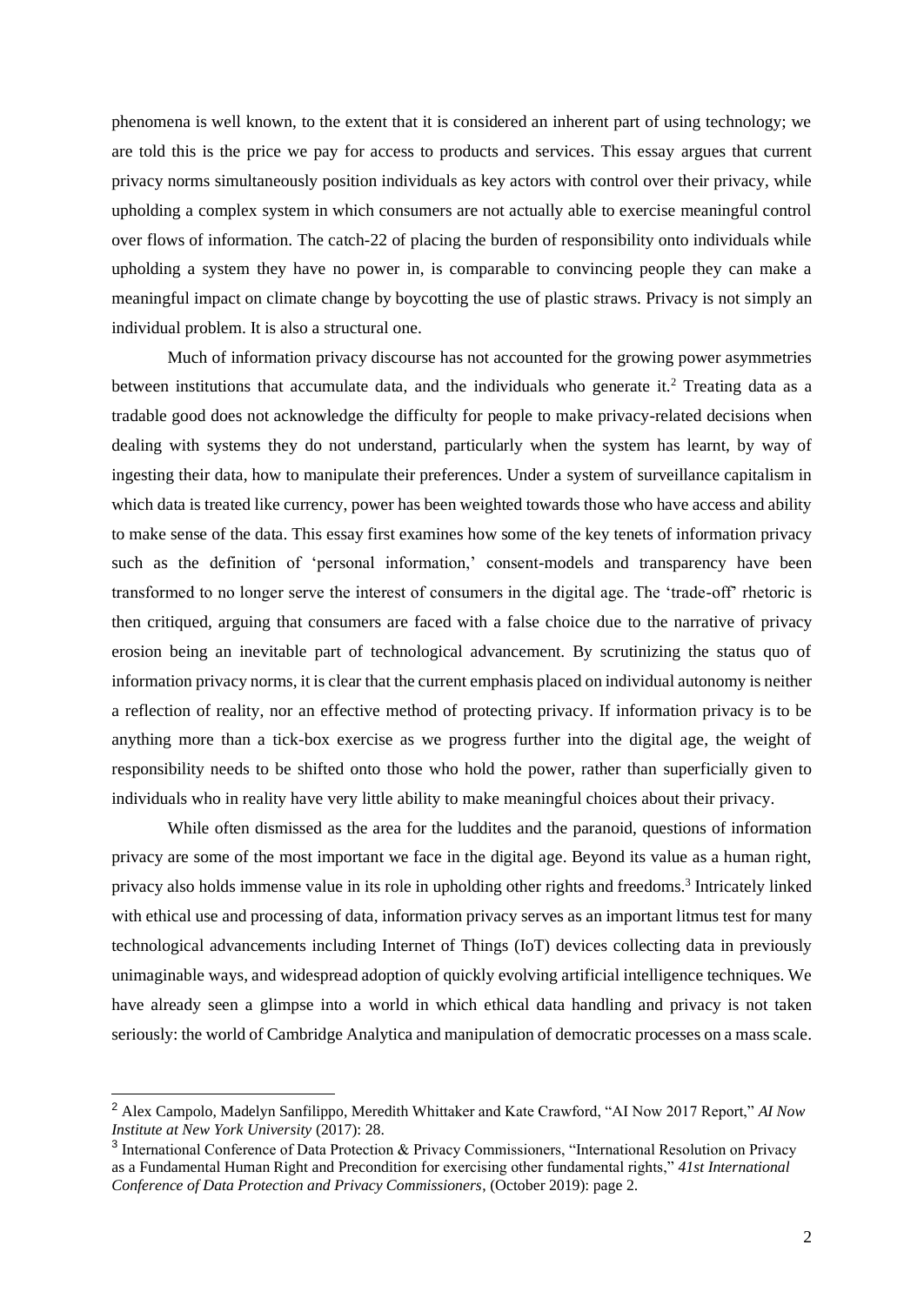The ability for data to be abused and its potential impact on society should not be underestimated. Finally, the use of data is now so ubiquitous and vital to government and business practices, that information privacy is an essential area for legislative reform and broad societal re-education, making it an extremely important area for policymakers and consumers alike.

Privacy is a broad, nuanced area that many have attempted (and struggled) to define.<sup>4</sup> As a nonfixed social construct, the meaning and value of privacy varies between individuals, impacted strongly by age and culture.<sup>5</sup> In terms of the legislative approach to protecting privacy, the Australian *Privacy Act 1988* and six other pieces of state privacy legislation, as well as comparable jurisdictions around the world, focus on information privacy as a subset of the broader concept.<sup>6</sup> Stemming from the 1980 OECD *Guidelines on the Protection of Privacy and Transborder Flows of Personal Data,* information privacy emphasises the individual's ability to exercise control when 'trading' their personal information. This is embodied in core privacy pillars such as consent and transparency, which in action manifest in the form of privacy policies, collection notices and terms and conditions (hereby referred to as 'privacy communications').<sup>7</sup>

Information privacy law generally only protects 'personal information.'<sup>8</sup> In Australia, to receive the protections offered by the *Privacy Act 1988*, data needs to fall under a definition which is based on the idea of *identifiability -* whether or not a person's identity can be reasonably ascertained.<sup>9</sup> While this concept may have been effective when it was conceptualised in the 80s, the distinction between what does and doesn't identify individuals does not account for the increasing ability to link and match data, meaning a combination of seemingly innocuous data can *become* personal information.<sup>10</sup> Even 'deidentification'- a popular method of removing personally identifying elements from a dataset so that it no longer legally falls under the definition of personal information (and therefore no longer enjoys the protection of the Privacy Act) - has been shown to be ineffective.<sup>11</sup> Far from just an issue of semantics, the definition of personal information acts as a gatekeeper of privacy protections.

'Personal information' can evolve alongside legal and societal norms. Yet, the most recent change to the definition *decreased* the scope, to the distress of privacy advocates. In the 2015 *Grubb v* 

<sup>4</sup> Privacy has been described as the control and safeguard of personal information by Alan Westin in his 1967 Privacy and Freedom, or as the protection of personal space and the right to be let alone by Warren and Brandeis in 1890, and as an aspect of dignity, autonomy, and ultimately human freedom by Schoeman, 1992.

<sup>5</sup> danah boyd and Alice E. Marwick, "Social privacy in networked publics: Teen's attitudes, pracices, and strategies," *A decade in internet time: Symposium on the dynamics of the internet and society* (2011). <sup>6</sup>Graham Greenleaf, "Privacy in Australia," in *Global Privacy Protection: The First Generation*, eds. James

Rule & Graham Greenleaf (Cheltenham: Edward Elgar, 2008), 7-11.

<sup>&</sup>lt;sup>7</sup> 'Information Privacy' is also referred to as 'data privacy' or 'data protection' in jurisdictions outside Australia.

<sup>8</sup> 'Personal information' is the term used in *The Privacy Act 1988* and the *Privacy and Data Protection Act 2014*  (Victoria), however is sometimes also referred to as 'Personally Identifiable Information' in other jurisdictions. <sup>9</sup> The Office of the Australian Information Commissioner (OAIC), "What is personal information," *OAIC Factsheet* (May 2017).

<sup>10</sup> This is related closely to the concept of 'Mosaic Theory' as highlighted in *United States v. Maynard* in 2010. <sup>11</sup> Chris Culnane, Benjamin IP Rubinstein and Vanessa Teague, "Health data in an open world," *arXiv preprint arXiv* (2017).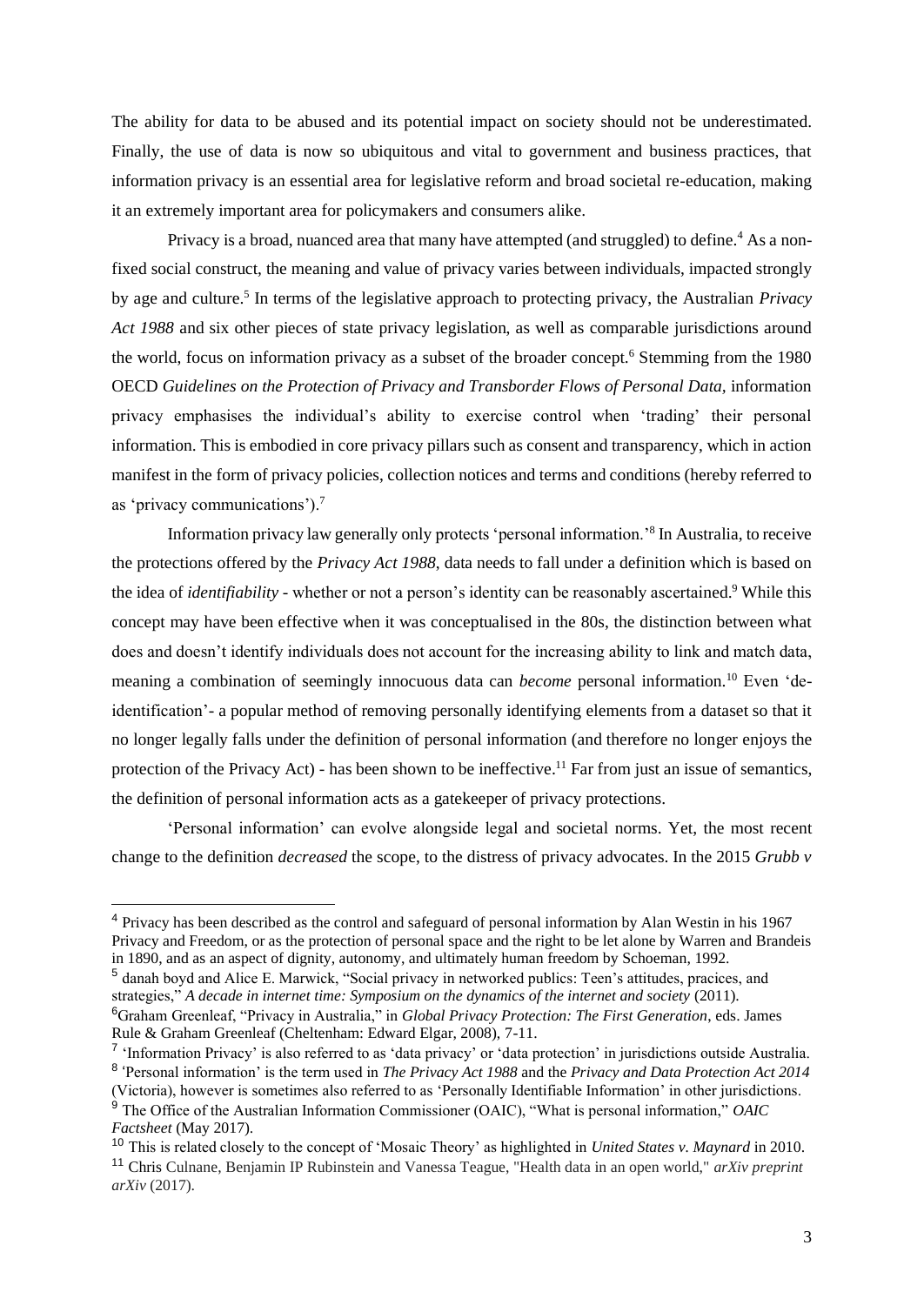*Telstra* case and subsequent appeal, it was determined that telecommunications metadata is not personal information, as it is not sufficiently *about* an individual.<sup>12</sup> In March 2019, in response to the *Digital Platforms Inquiry* by the Australian Competition and Consumer Commission (ACCC), the Australian Government announced a review of the *Privacy Act,* including potential to amend the definition of personal information "to capture technical data and other online identifiers."<sup>13</sup> While this is a welcome announcement, it remains to be seen how robust the reforms will be, given the lack of support for strong privacy protections the Australian Government has previously demonstrated.<sup>14</sup> Understanding this definition as a gatekeeper is essential in order to fully grasp the larger structural issues faced by information privacy, and is a key area in which policymakers may be able to implement meaningful change. Continuing to draw a line around personal information is not a true reflection of how data is handled in practice, dismisses the reality of how pervasive data collection actually is, and creates confusing messages for consumers which undermines their ability to fully understand the scope of the situation.

Information privacy is also largely underpinned by consent. Taking the APPs as an example, once defined as 'personal,' there are limitations to what organisations may do with that information. However, there is almost always a subclause that permits collection, use or disclosure provided they obtain the individual's consent.<sup>15</sup> As a concept championed in information privacy law around the world, consent is closely linked with the idea of information self-determination, wherein the individual is empowered to make informed choices. Yet, in practice, this can be (and often is) manipulated as a loophole in order for organisations to do what they like with personal information. Popular "consent" mechanisms include long-winded and confusing Terms of Service (ToS), bundled consent in amongst collection notices and confused privacy policies, click wrap agreements, and implied consent unless people opt-out.

In order for consent to be meaningful, it needs to be voluntary, informed, specific, current, and given by someone who has capacity to do so.<sup>16</sup> Given that privacy communications are notoriously long and hard to understand, consumers are often quite literally unable to meet these requirements. A 2008 study found that it would take 76 working days each year for an individual to read every privacy policy of the platforms they use.<sup>17</sup> This is so ridiculous that it has essentially turned privacy policies into a joke. Traditionally, the consent model has relied on the idea of a transaction, usually at points of

<sup>12</sup> Privacy Commissioner v Telstra Corporation Limited [2017] FCAFC 4 (19 January 2017), VID 38 of 2016. <sup>13</sup> Department of Treasury and Finance, "Regulating in the digital age, Government Response and

Implementation Roadmap for the Digital Platforms Inquiry," *Australian Government,* (12 December 2019): 6. <sup>14</sup> Katharine Kemp and Rob Nicholls, "The federal government's response to the ACCC's Digital Platforms Inquiry is a let down," *The Conversation,* 12 December, 2019.

<sup>&</sup>lt;sup>15</sup> Specifically: to collect sensitive information  $(3.3(a))$  and to disclose it  $(7.4)$ , to collect from a third party  $(3.6(a))$ , for use or disclosure for a purpose that is not the primary purpose  $(6.1(a))$ , for direct marketing 7.3(b) and for cross-border disclosure (8.2(b). The *Privacy Act 1988,* Schedule 1, The Australian Privacy Principles. <sup>16</sup> OAIC, "Chapter B: Key Concepts," in *Australian Privacy Principle Guidelines.*

<sup>17</sup> Aleecia M. McDonald and Lorrie Faith Cranor, "The cost of reading privacy policies," *Isjlp* 4 (2008): 543.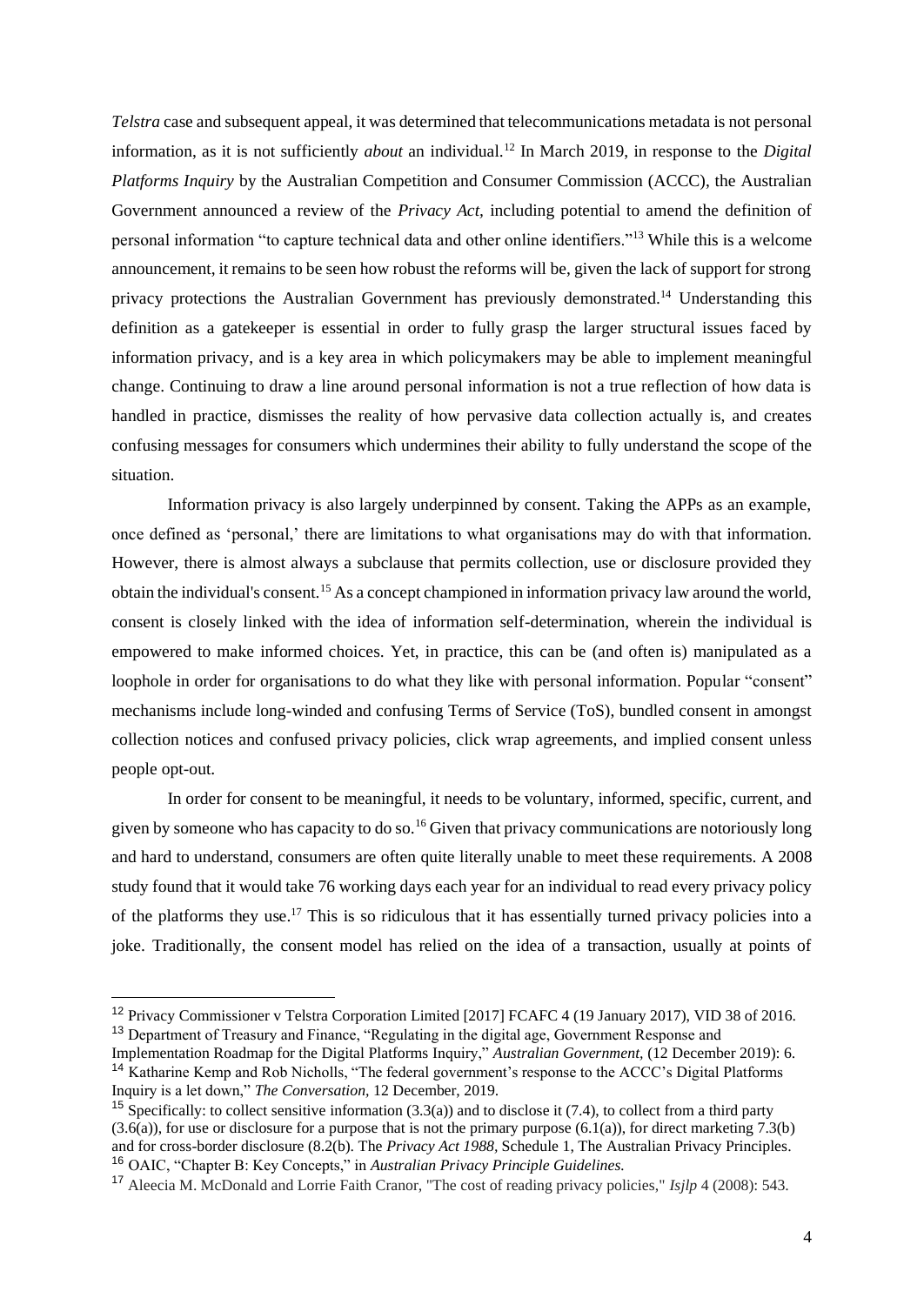collection, where there are clearly defined moments of exchange of information.<sup>18</sup> The modern equivalent to this is the 'click-wrap' agreement that requires users to click 'I agree' before continuing. Despite being understood as an ineffective means of communication, they continue to be widespread. A 2020 study found 74% of participants completely skip reading any of the privacy communications. Alarmingly, "98% missed 'gotcha clauses' about data sharing with the NSA and employers, and about providing a first-born child as payment for SNS access."<sup>19</sup>

Knowing these kinds of practices do not work and yet continuing to use them as a means to legally collect, use and disclose data flies in the face of "meaningful" consent. Consent models tell consumers that *they* are responsible for making informed choices about the protection of their information, and yet companies and organisations are creating a system in which they know individuals are not able to do so. It is time to consider that the consent-based model in its current form is not effective, and has even been employed in order to *technically* comply with privacy law, while not actually upholding or respecting individuals' privacy.

Acknowledging that there are flaws in the current approach to obtaining consent, there have been some movements to reinvigorate this area. For example, the European Union's General Data Protection Regulation (GDPR) has attempted to address some of the issues by including a need for express consent, prohibition of bundled consent, and a requirement for clear and plain terms and conditions. In Australia, the ACCC Digital Platforms Inquiry recommended stronger consent requirement reforms to follow suit. There is also a small but growing area arguing that consent alone is not enough. Some have argued for relaxing consent requirements around the collection of personal information, and instead advocate for focusing on accountability and ethical use of personal information.<sup>20</sup> Another potential solution, at least in part, is to legislate limits on specific processing of data regardless of the presence of consent. The early iterations of this can be seen in Canada's *Personal Information Protection and Electronic Documents Act 2000* with the inclusions of 'No-Go Zones.'<sup>21</sup> There is also some technical work being done in the area of 'smart data' XACML (eXtensible Access Control Markup Language), essentially tagging data with metadata including individuals' preferences for how it can be used, no matter where it goes.<sup>22</sup> Victorian Information Commissioner Sven Blummel

<sup>18</sup> Office of the Victorian Information Commissioner (OVIC), "To consent and beyond," *blogpost,* (07 January, 2020). https://ovic.vic.gov.au/blog/to-consent-and-beyond-are-no-go-zones-the-next-frontier-part-1/

<sup>19</sup> Jonathan A. Obar, and Anne Oeldorf-Hirsc, "The biggest lie on the internet: Ignoring the privacy policies and terms of service policies of social networking services," *Information, Communication & Society* 23, no. 1 (2020).

<sup>&</sup>lt;sup>20</sup> Fred H. Cate, Peter Cullen, and Victor Mayer-Schönberger. "Data Protection Principles for the 21st Century: Revising the 1980 OECD Guidelines." March 2014.; See also Eloïse Gratton, *Understanding Personal* 

*Information: Managing Privacy Risks*, LexisNexis, 2013 which advocates for an approach focusing on the risk of harm, which would have the result of reducing the burden of the notification obligation (and concurrently, the consent obligation).

<sup>21</sup> The Office of the Privacy Commissioner of Canada, "Consent and Privacy," *Discussion paper,* (May 2016): section 2(b).

<sup>&</sup>lt;sup>22</sup> Siani Pearson and Marco Casassa Mont, "Sticky Policies: An Approach for Managing Privacy across Multiple Parties," *Computer*, vol. 44, no. 9 (September 2011).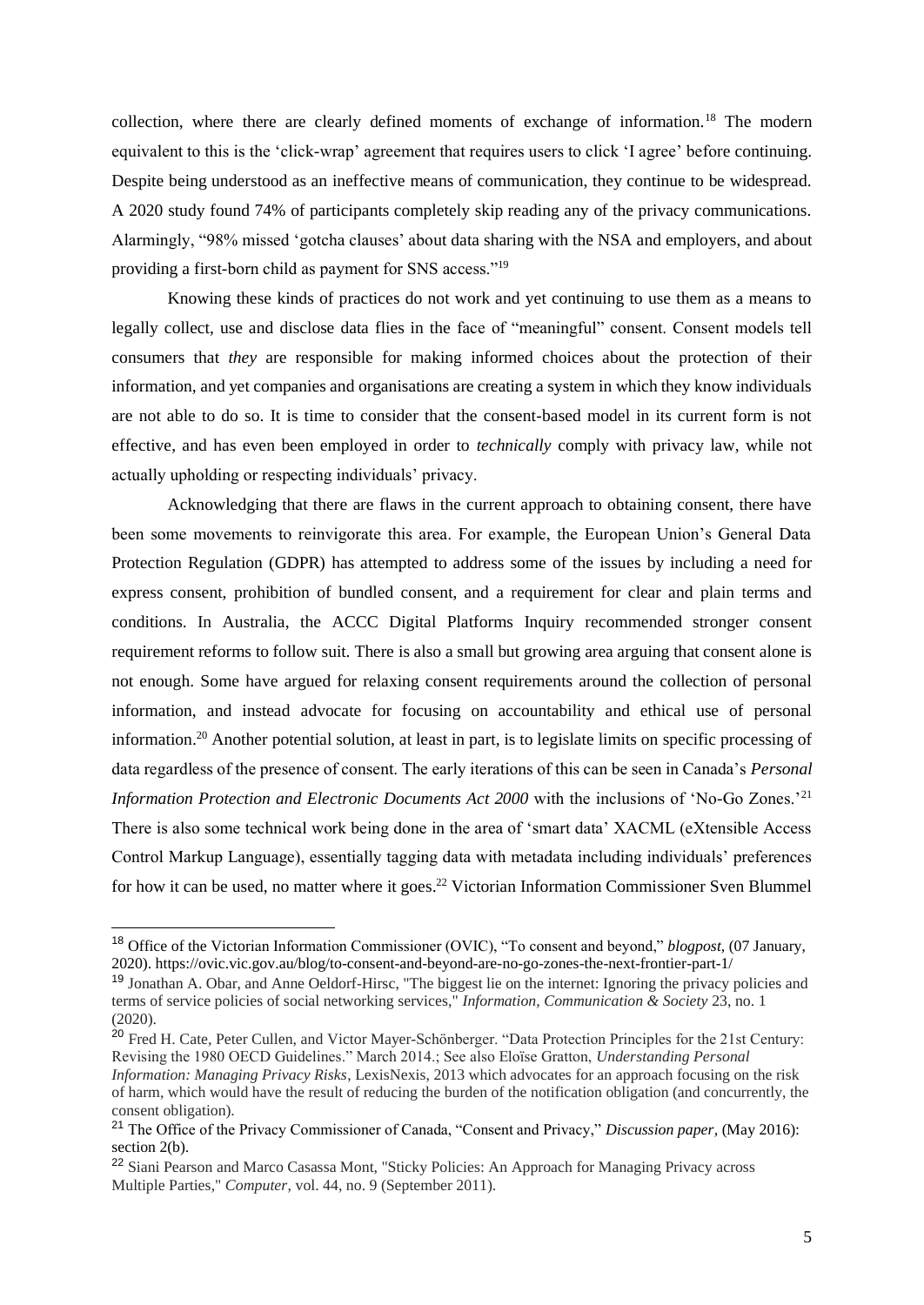uses buildings as a useful analogy: "we don't get asked for consent to walk into a dangerous building we're simply not allowed...we expect standards and processes to be in place to ensure they're safe."<sup>23</sup> The current consent-model in Australia is broken, and it's time we stop using it as a loophole to allow harmful data practices.

In conjunction with consent, transparency is a key idea of information privacy that has positive intentions, but has been twisted to become a get-out-of-privacy-jail-free card. Transparent communications about data practices is lauded as the gold star by information privacy law and in consumer expectations. Organisations comply with *purpose specification* principles by providing an explanation to consumers about *why* their data is being collected, and what it will be used for - usually through collection notices. While purported to enhance transparency of data practices, the unfortunate reality of privacy communications is that they are often overly-broad 'catch-all' documents, or a muddled confusion between a policy, notice, or ToS in which consent may or may not also be implied. Even under the reforms of the GDPR, European consumers are still faced with similar issues of being bombarded with policy updates, albeit with less use of 'legalese.' As highlighted above, these methods rarely empower consumers. It begs the question: what good is transparency, if the practices behind it are harmful, and companies *know* that no one is actually reading them. Bombarding individuals with too much information is comparable to the legal concept of 'trial by avalanche.' Generally regarded as an unethical practice, the act of providing someone with a vast amount of documents containing masses of often irrelevant or confusing material can indicate an intention to 'wear down' the reader, and/or wanting to cover all bases out of fear of not meeting all obligations.<sup>24</sup> Whether out of fear of not meeting complex legal privacy requirements, or with outright malicious intent, the way many companies and organisations engage with transparency is not serving its purpose.

It is also worth questioning if perhaps people are genuinely consenting to these practices. There is a common perception that people are beginning to care less about privacy. For instance, Mark Zuckerberg indicated he no longer thought privacy was a social norm in 2010. However, the idea that people - particularly younger people, or, 'digital natives' - are becoming less concerned about their privacy does not hold up against research in this space. Boston Consulting Group found for 75% of consumers in most countries, privacy of personal information remains a top issue, and that people aged 18-24 are only slightly less cautious.<sup>25</sup> Similarly, The Pew Research Centre found that 86% of participants had taken steps to remove or mask their digital footprint and 68% believed that current laws were not good enough in protecting privacy.<sup>26</sup>

<sup>23</sup> OVIC, "To consent and beyond," 2020.

<sup>24</sup> Australian Law Reform Commission (ALRC), "Managing Discovery: Discovery of Documents in Federal Courts (ALRC Report 115)," *Professional and Ethical Discovery* (April 2011): section 12.25, 'Trolley load litigation.'

<sup>25</sup> John Rose, Christine Barton and Robert Souza, "The Trust Advantage: How to Win with Big Data," *Boston Consulting Group* (November 2013).

<sup>26</sup> Lee Rainie, Sara Kiesler, Ruogu Kang and Mary Madden, "Anonymity, Privacy, and Security Online," *Pew Research Centre* (2013).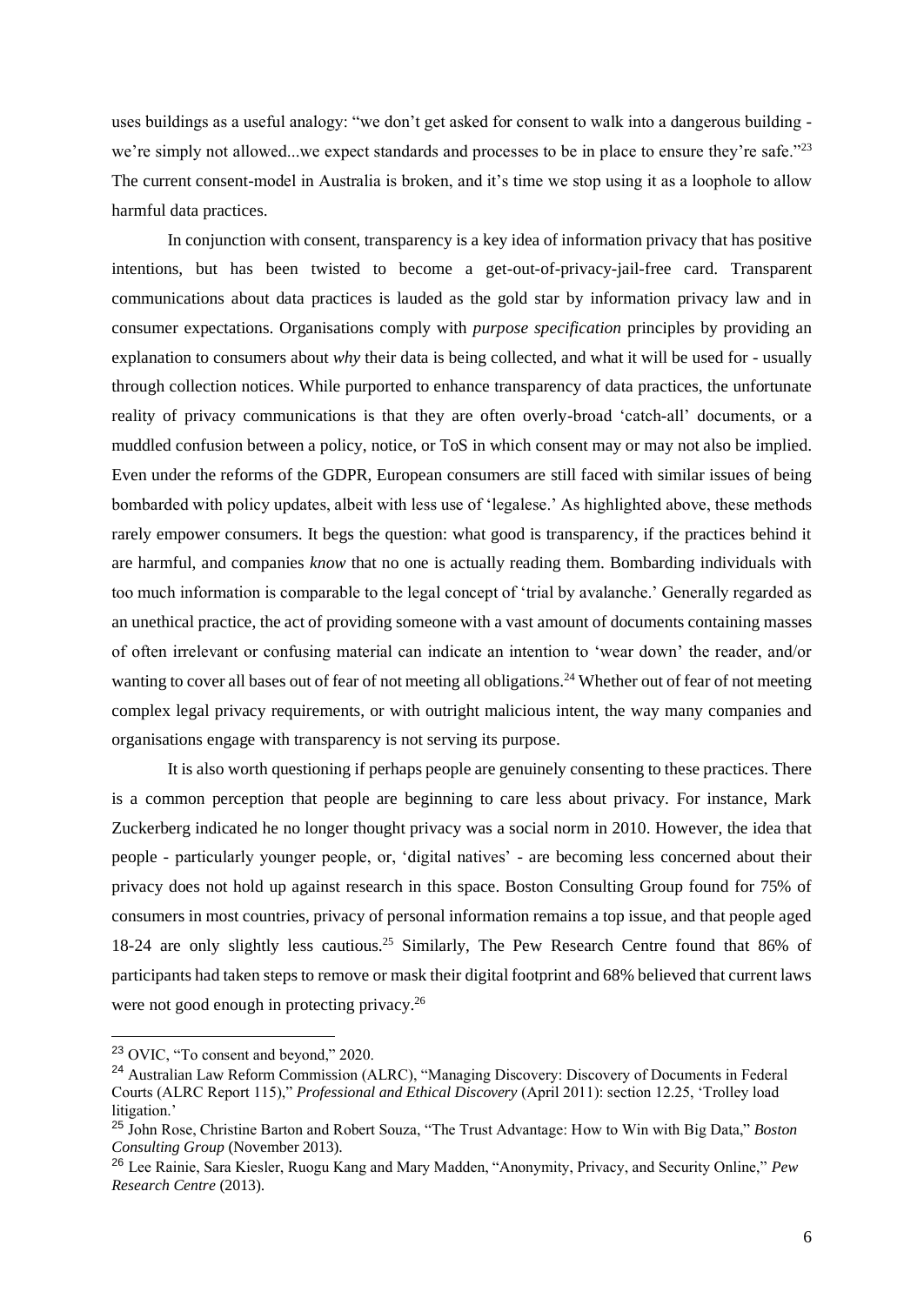That people would express concern about privacy, but continue to contribute their data via the systems they use is often referred to as the 'privacy paradox.'<sup>27</sup> Technological developments such as IoT devices, smartphones and web tracking mean that data is decreasingly being collected in the traditional 'transaction' context wherein people consciously provide their personal information in which most privacy law was based.<sup>28</sup> Participation in these kinds of systems has become part of our 'social infrastructure,' as described by BigTech big wigs like Zuckerberg and Google's Eric Schmidt. Yet, it has been argued that within the landscape of pervasive data collection, individuals actually have no choice but to enter an "unconscionable contract'' to allow their data to be used.<sup>29</sup> Research conducted by the Consumer Policy Research Centre highlighted that individuals feel that "data tracking is increasingly inescapable."<sup>30</sup> Looking internationally, the UK Information Commissioner's Office suggests that people may feel resigned to the use of their data because they feel there is no alternative.<sup>31</sup> Sarah Meyers West argues that users are placed in "a double bind, caught between desires for privacy and the ability to form meaningful communities with other users online without opting out of these services."<sup>32</sup> It is no wonder that people say they care about privacy but do not always act on it.

We often talk about privacy in terms of a 'trade-off,' that individuals trade their data, knowingly or not, in order to access services. As highlighted in Shoshana Zuboff's exploration of Surveillance Capitalism, this is considered a technological necessity, an *inevitable* byproduct of the services and platforms we have grown dependent on (and addicted to, thanks to manipulative design practices).<sup>33</sup> It is important to note, however, that the pivot made by Google in the early 2000s to begin to collect and use the behavioural data it had access to, was less about technological necessity, and more about commercial gain.<sup>34</sup> This is not limited to Google. Many of the tools we enjoy and rely on today do not partake in mass collection of data because it is technically necessary to do so, but because it is immensely profitable. Over the years, this has developed into a gross misdirection, wherein individuals, believing that collection of their data is an unavoidable part of the technology they use, are given a false choice between privacy and technology: "companies began to explain these violations as the necessary

<sup>&</sup>lt;sup>27</sup> Patricia A. Norberg, Daniel R. Horne and David A. Horne, "The privacy paradox: Personal information disclosure intentions versus behaviors," *Journal of Consumer Affairs* 41, no.1 (2007); Bettina Berendt, Oliver Gunther & Sarah Spiekermann, "Privacy in e-commerce: Stated preferences vs. actual behavior," *Communications of the ACM* 48, no. 4 (2005).

<sup>&</sup>lt;sup>28</sup> Martin Abrams, John Abrams, Peter Cullen & Lynn Goldstein, "Artificial Intelligence, Ethics and Enhanced Data Stewardship," *The Information Accountability Foundation*, (September 2017): 6.

<sup>29</sup> Sylvia E. Peacock, "How web tracking changes user agency in the age of Big Data; the used user," *Big data and Society*, vol.1, no.2 (2014).

<sup>30</sup> Brigid Richmond, "A Day in the Life of Data," *Consumer Policy Research Centre* (2019): 3.

<sup>31</sup> UK Information Commissioner's Office, "Big data, artificial intelligence, machine learning and data protection," *Discussion Paper*, (2017): 24.

<sup>32</sup> Meyers West, "Data Capitalism," 37.

<sup>33</sup> Shoshanna Zuboff, *The Age of Surveillance Capitalism* (London: Profile Books, 2019), 15.

<sup>34</sup> James A. Buczynski, "The Googlization of Everything: And Why We Should Worry," *Library Journal* 136, no. 7 (2011): 109.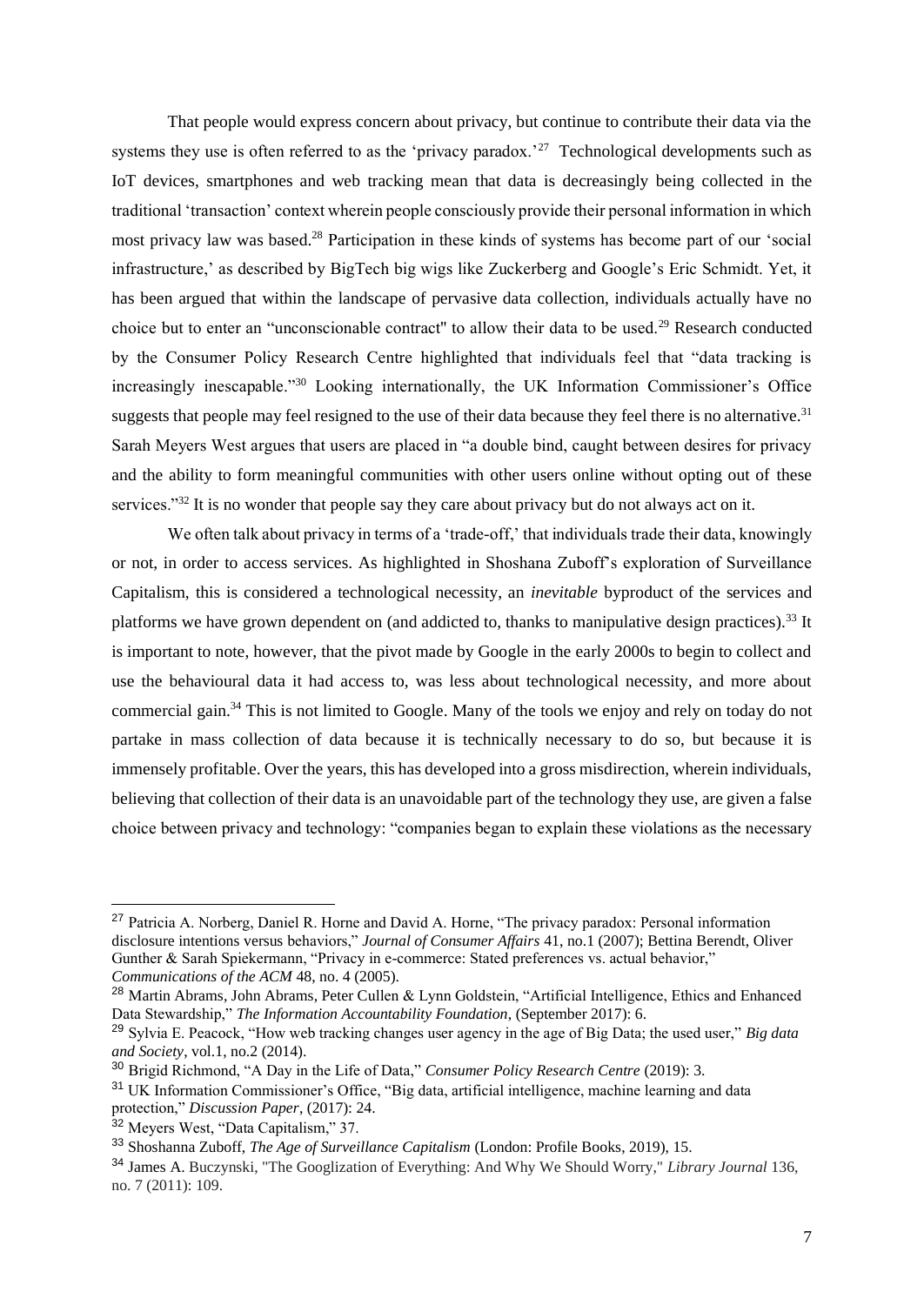quid pro quo for "free" internet services. Privacy, they said, was the price one must pay for the abundant rewards of information, connection and other digital goods, when, where and how you want them."<sup>35</sup>

And yet, blaming technology for the erosion of privacy is like blaming a skeleton for the movements performed by muscles. Technology itself is not the cause of privacy erosion, rather, it is the underlying ideology that benefits from individuals believing that privacy invasion is inevitable. Technology is not developed in a silo, it is an expression of other agendas - and today that is in the interest of power accumulation through information asymmetries. The focus on consent and transparency in the privacy legislative landscape may once have had best intentions to empower individuals, but this has mutated into a way to actually reduce consumers' ability to exercise control over their privacy. The fact that people do not even engage with, let alone understand the complex system of pervasive data collection, use and disclosure is *by design.* 

There are many pieces to this puzzle, which in itself makes it a challenge for both consumers and policymakers. Information privacy norms have centred individuals with the intention of empowering them to be able to control their data. Unfortunately, this has contributed to a system in which consumers have no *real* power over the flows of their data. This has been exacerbated by some key players in the technology industry by pushing the 'trade-off' narrative by positioning mass data collection as a technological necessity that must be endured (and consented to). We *know* people still care about privacy, however the current privacy landscape in Australia has laid the foundation for a paradox in which people are expected to exercise control over their privacy, but are not given meaningful ways to do so. While individual autonomy will always be important in privacy, attention needs to be redirected toward the practices of companies and government organisations. Where the power lies, so should to the responsibility.

## **Bibliography**

Abrams, Martin, John Abrams, Peter Cullen, and Lynn Goldstein. "Artificial intelligence, ethics, and enhanced data stewardship." *IEEE Security & Privacy* 17, no. 2 (2019): 17-30.

Australian Law Reform Commission. *Managing Discovery: Discovery of Documents in Federal Courts (ALRC Report 115).* Australian Law Reform Commission, 2011. [https://www.alrc.gov.au/publication/managing](https://www.alrc.gov.au/publication/managing-discovery-discovery-of-documents-in-federal-courts-alrc-report-115/12-professional-and-ethical-discovery-2/potentially-unethical-discovery-practices/)[discovery-discovery-of-documents-in-federal-courts-alrc-report-115/12-professional-and-ethical-discovery-](https://www.alrc.gov.au/publication/managing-discovery-discovery-of-documents-in-federal-courts-alrc-report-115/12-professional-and-ethical-discovery-2/potentially-unethical-discovery-practices/)[2/potentially-unethical-discovery-practices/](https://www.alrc.gov.au/publication/managing-discovery-discovery-of-documents-in-federal-courts-alrc-report-115/12-professional-and-ethical-discovery-2/potentially-unethical-discovery-practices/)

Berendt, Bettina, Oliver Günther, and Sarah Spiekermann. "Privacy in e-commerce: stated preferences vs. actual behavior." *Communications of the ACM* 48, no. 4 (2005): 101-106

Buczynski, James A. "The Googlization of Everything: And Why We Should Worry." *Library Journal* 136, no. 7 (2011): 109.

boyd, danah, and Alice E. Marwick. "Social privacy in networked publics: Teens' attitudes, practices, and strategies." In *A decade in internet time: Symposium on the dynamics of the internet and society* (2011).

<sup>35</sup> Zuboff, *The Age of Surveillance Capitalism,* 52.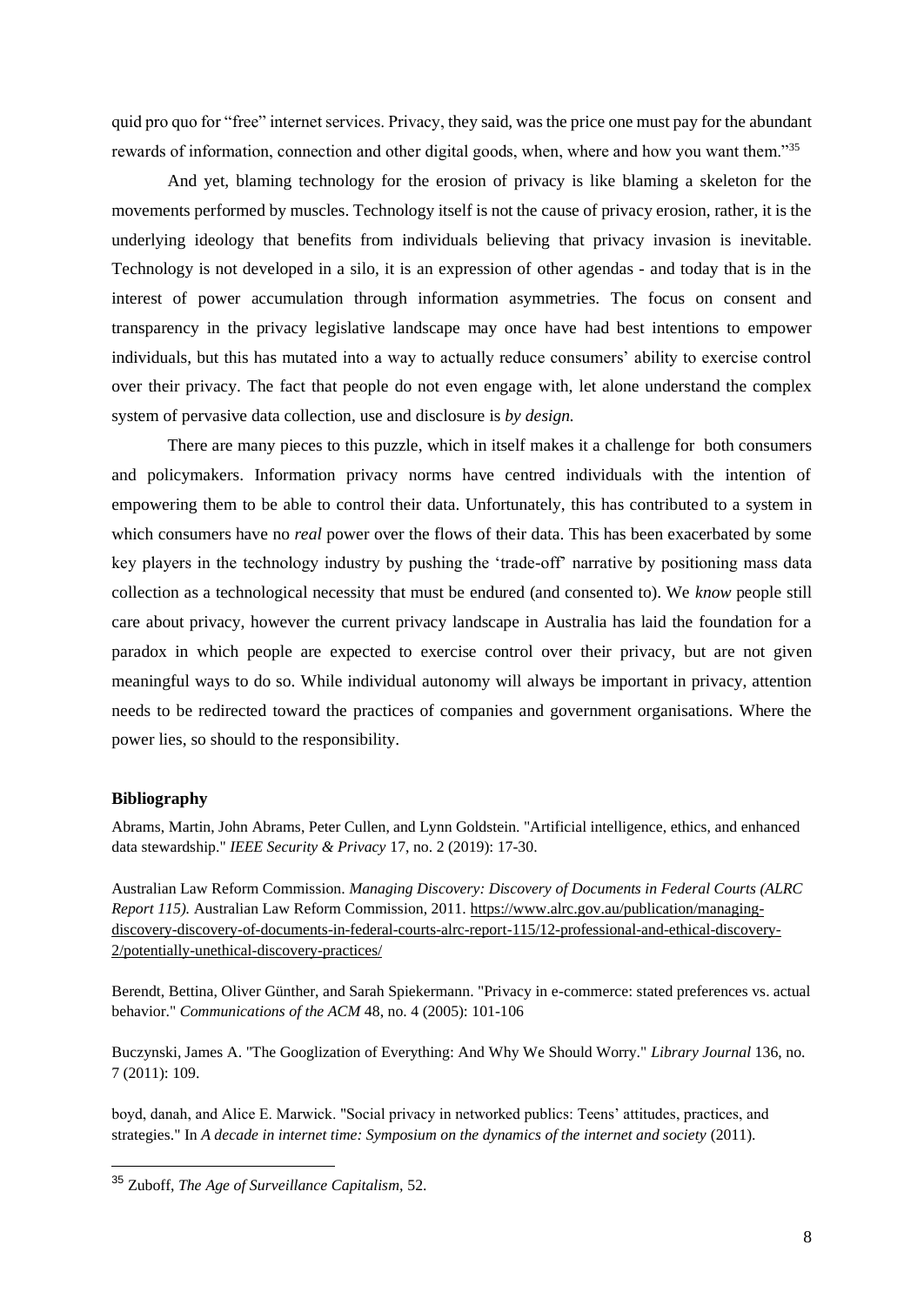Campolo, Alex, Madelyn Sanfilippo, Meredith Whittaker, and Kate Crawford. "AI now 2017 report." *AI Now Institute at New York University* (2017). https://ainowinstitute.org/AI\_Now\_2017\_Report.pdf.

Cate, Fred H., Peter Cullen, and Viktor Mayer-Schönberger. "Data protection principles for the 21st century: revising the 1980 OECD guidelines." *Redmond, WA: Microsoft Corporation* (2014).

Culnane, Chris, Benjamin IP Rubinstein, and Vanessa Teague. "Health data in an open world." *arXiv preprint arXiv:1712.05627* (2017).

Department of Treasury and Finance, "Regulating in the digital age, Government Response and Implementation Roadmap for the Digital Platforms Inquiry," 12 December 2019, Australian Government. <https://treasury.gov.au/publication/p2019-41708>

International Conference of Data Protection & Privacy Commissioners. "International Resolution on Privacy as a Fundamental Human Right and Precondition for exercising other fundamental rights." *41st International Conference of Data Protection and Privacy Commissioners*, October 2019. [https://edps.europa.eu/sites/edp/files/publication/resolution-on-privacy-as-a-fundamental-human-right-2019](https://edps.europa.eu/sites/edp/files/publication/resolution-on-privacy-as-a-fundamental-human-right-2019-final_en.pdf) [final\\_en.pdf](https://edps.europa.eu/sites/edp/files/publication/resolution-on-privacy-as-a-fundamental-human-right-2019-final_en.pdf)

Kemp, Katherine and Rob Nicholls. "The federal government's response to the ACCC's Digital Platforms Inquiry is a let down," *The Conversation,* 12 December, 2019.<https://treasury.gov.au/publication/p2019-41708>

McDonald, Aleecia M., and Lorrie Faith Cranor. "The cost of reading privacy policies." *Isjlp* 4 (2008).

Norberg, Patricia A., Daniel R. Horne, and David A. Horne. "The privacy paradox: Personal information disclosure intentions versus behaviors." *Journal of consumer affairs* 41, no. 1 (2007): 100-126.

Obar, Jonathan A., and Anne Oeldorf-Hirsch. "The biggest lie on the internet: Ignoring the privacy policies and terms of service policies of social networking services." *Information, Communication & Society* 23, no. 1 (2020): 128-147.

Office of the Australian Information Commissioner. "Chapter B: Key Concepts," in *Australian Privacy Principle Guidelines.* [https://www.oaic.gov.au/privacy/australian-privacy-principles-guidelines/chapter-b-key](https://www.oaic.gov.au/privacy/australian-privacy-principles-guidelines/chapter-b-key-concepts/)[concepts/](https://www.oaic.gov.au/privacy/australian-privacy-principles-guidelines/chapter-b-key-concepts/)

OAIC. "What is personal information", *Factsheet*, May 2017. Available at [https://www.oaic.gov.au/agencies](https://www.oaic.gov.au/agencies-and-organisations/guides/what-is-personal-information)[and-organisations/guides/what-is-personal-information](https://www.oaic.gov.au/agencies-and-organisations/guides/what-is-personal-information)

Office of the Privacy Commissioner of Canada, "Consent and Privacy," *Discussion paper,* May 2016. [https://www.priv.gc.ca/en/opc-actions-and-decisions/research/explore-privacy-research/2016/consent\\_201605/](https://www.priv.gc.ca/en/opc-actions-and-decisions/research/explore-privacy-research/2016/consent_201605/)

Office of the Victorian Information Commissioner (OVIC). "To consent and beyond." *Blogpost,* 7 January, 2020.<https://ovic.vic.gov.au/blog/to-consent-and-beyond-are-no-go-zones-the-next-frontier-part-1/>

Peacock, Sylvia E. "How web tracking changes user agency in the age of Big Data: The used user." *Big Data & Society* 1, no. 2 (2014): 2053951714564228.

Pearson, Siani, and Marco Casassa-Mont. "Sticky policies: An approach for managing privacy across multiple parties." *Computer* 44, no. 9 (2011): 60-68.